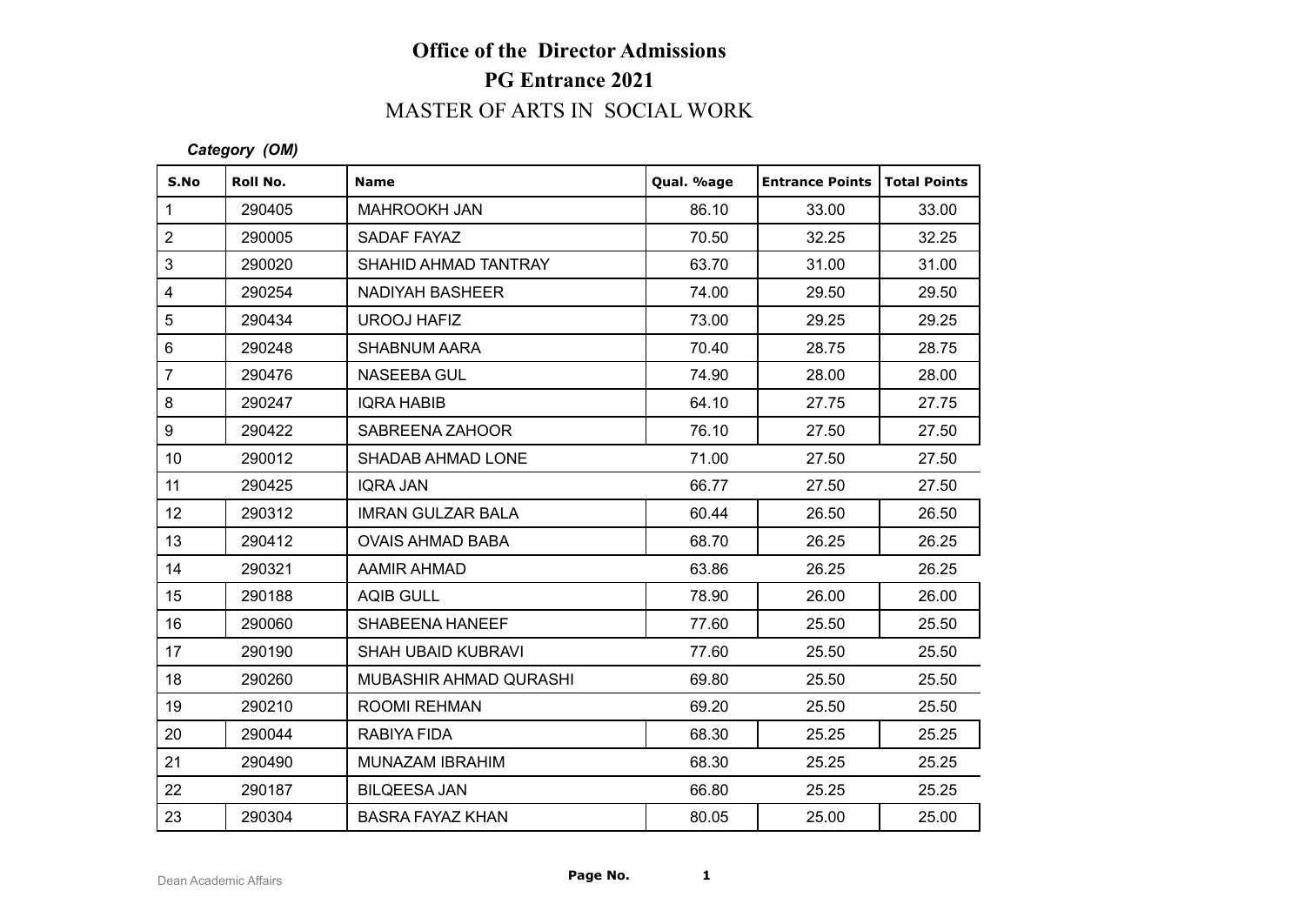# **Office of the Director Admissions PG Entrance 2020**

### MASTER OF ARTS IN SOCIAL WORK

*Category (OM)*

| S.No | Roll No. | <b>Name</b>      | %age<br>' Oual. | <b>Entrance Points   Total Points</b> |       |
|------|----------|------------------|-----------------|---------------------------------------|-------|
| 24   | 290123   | <b>MAHAK JAN</b> | 68.90           | 25.00                                 | 25.00 |

*Category (ST)*

| S.No | Roll No. | <b>Name</b>          | Qual. %age | <b>Entrance Points   Total Points</b> |       |
|------|----------|----------------------|------------|---------------------------------------|-------|
| 25   | 290346   | <b>SAKEENA BANOO</b> | 68.80      | 18.75                                 | 18.75 |

*Category (RBA)*

| S.No | Roll No. | <b>Name</b>             | Qual. %age | <b>Entrance Points   Total Points</b> |       |
|------|----------|-------------------------|------------|---------------------------------------|-------|
| 26   | 290108   | <b>GULSHAN HABIB</b>    | 60.00      | 23.25                                 | 23.25 |
| 127  | 290039   | ADFAR ALI               | 61.40      | 23.00                                 | 23.00 |
| 28   | 290374   | <b>GULL BADDIN NAIK</b> | 71.70      | 22.50                                 | 22.50 |

*Category (WUP)*

| S.No | <b>Roll No.</b> | <b>Name</b>          | . %age<br>' Oual. | Entrance Points   Total Points |       |
|------|-----------------|----------------------|-------------------|--------------------------------|-------|
| 29   | 290240          | <b>SHABNAM RAZAQ</b> | 79.40             | 21.50                          | 21.50 |

*Category (NCC)*

| S.No | Roll No. | <b>Name</b>        | Oual. %age | <b>Entrance Points   Total Points</b> |       |
|------|----------|--------------------|------------|---------------------------------------|-------|
| 30   | 290467   | KIFAYATULLAH MALIK | 72.60      | 24.00                                 | 24.00 |

*Category (PHC)*

| S.No     | <b>Roll No.</b> | <b>Name</b>    | Qual. %age  | <b>Entrance Points   Total Points</b> |       |
|----------|-----------------|----------------|-------------|---------------------------------------|-------|
| ⊿ ص<br>ັ | 290048          | HUMAIRA MEHRAJ | 74<br>40. ا | <b>00.75</b><br>20.IJ                 | 23.75 |